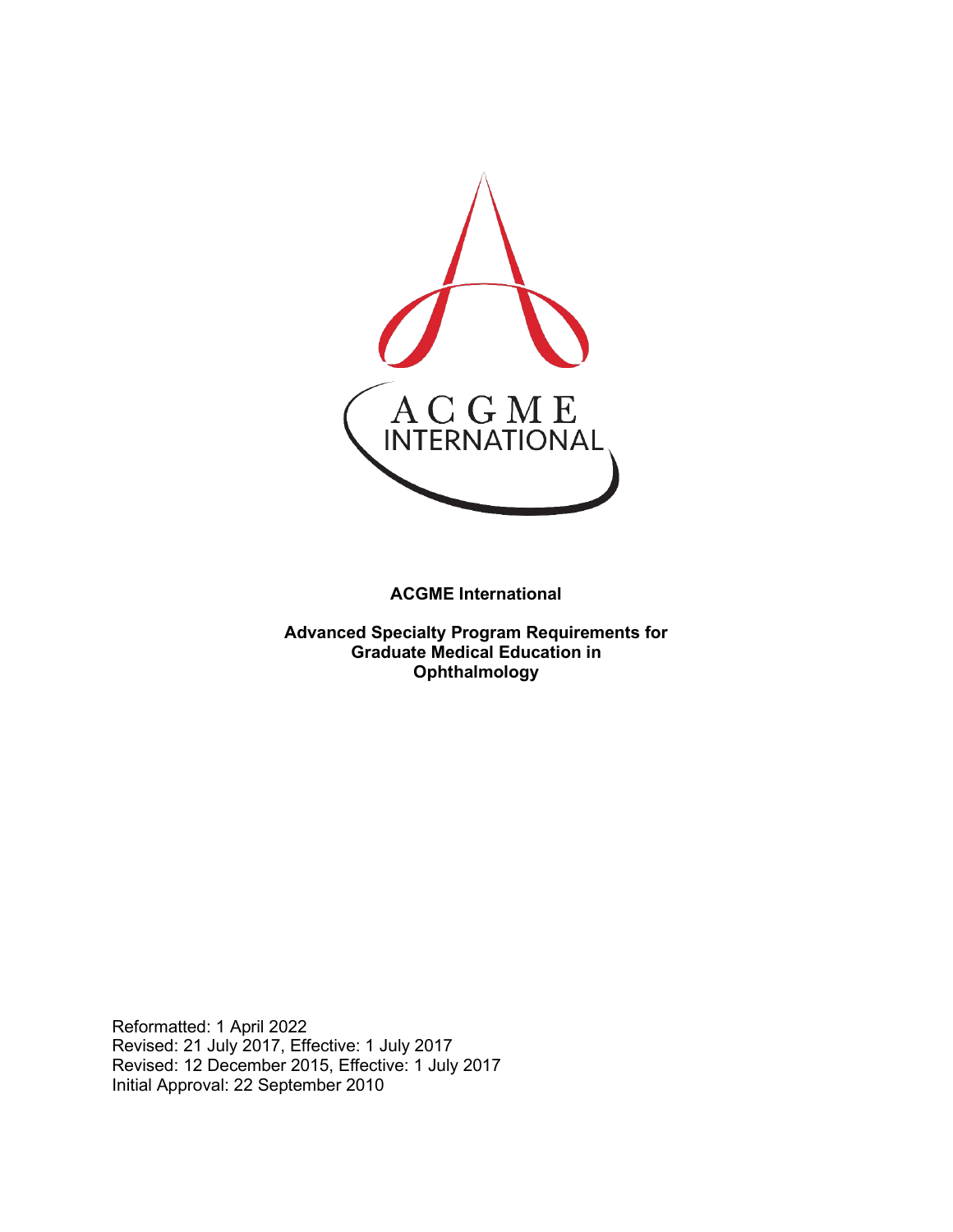### **ACGME International Specialty Program Requirements for Graduate Medical Education in Ophthalmology**

### **Int. Introduction**

*Background and Intent: Programs must achieve and maintain Foundational Accreditation according to the ACGME-I Foundational Requirements prior to receiving Advanced Specialty Accreditation. The Advanced Specialty Requirements noted below complement the ACGME-I Foundational Requirements. For each section, the Advanced Specialty Requirements should be considered together with the Foundational Requirements.*

### **Int. I. Definition and Scope of the Specialty**

The surgical specialty of ophthalmology focuses on ophthalmic diseases and ocular surgery.

### **Int. II. Duration of Education**

- Int. II.A. The educational program in ophthalmology must be 36 or 48 months in length.
- Int. II.A.1. The program may include an additional 12 months of education in fundamental clinical skills of medicine.

### **I. Institution**

### **I.A. Sponsoring Institution**

See International Foundational Requirements, Section I.A.

### **I.B. Participating Sites**

- I.B.1. There should be formal teaching case presentations at each participating site to ensure optimal utilization of patients for teaching purposes.
- I.B.1.a) Alternatively, cases should be brought from participating sites to the Sponsoring Institution for presentation if formal teaching case presentations are held only there.

### **II. Program Personnel and Resources**

### **II.A. Program Director**

- II.A.1. The program director should have a term of appointment of at least three years.
- **II.B. Faculty**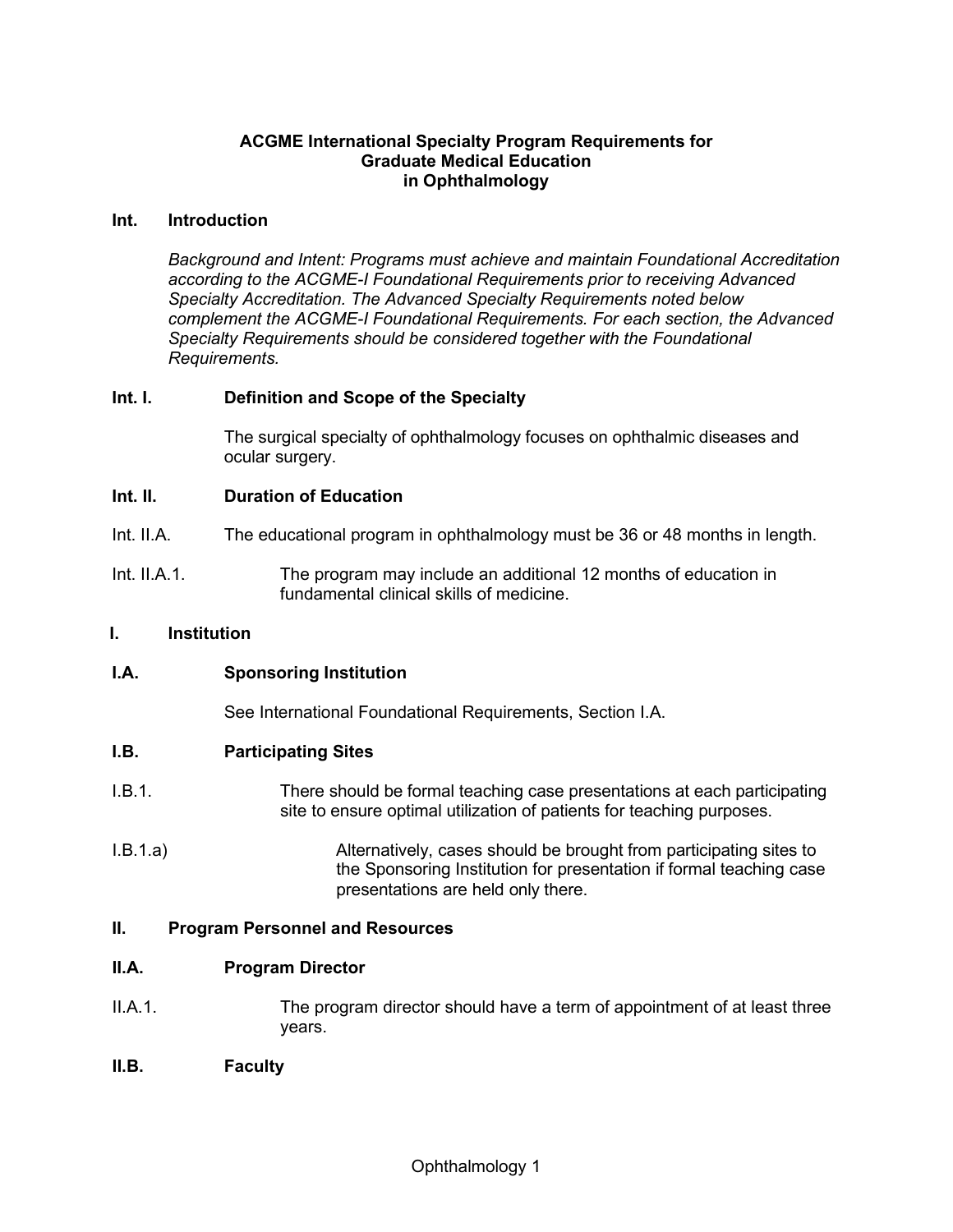| II.B.1. | The members of the faculty must possess expertise across a broad range<br>of ophthalmic disciplines, including: optics, visual physiology, and<br>corrections of refractive errors; retina, vitreous, and uvea; neuro-<br>ophthalmology; pediatric ophthalmology and strabismus; external disease<br>and cornea; glaucoma, cataract, and anterior segment; oculoplastic |
|---------|-------------------------------------------------------------------------------------------------------------------------------------------------------------------------------------------------------------------------------------------------------------------------------------------------------------------------------------------------------------------------|
|         | surgery and orbital diseases; and ophthalmic pathology.                                                                                                                                                                                                                                                                                                                 |

# **II.C. Other Program Personnel**

See International Foundational Requirements, Section II.C.

| II.D.     | <b>Resources</b> |                                                                                                                                                                                                                                                                                                 |
|-----------|------------------|-------------------------------------------------------------------------------------------------------------------------------------------------------------------------------------------------------------------------------------------------------------------------------------------------|
| II.D.1.   | Ambulatory       |                                                                                                                                                                                                                                                                                                 |
| II.D.1.a) |                  | The outpatient area of each participating site must have a<br>minimum of one fully equipped examination lane for each resident<br>in the clinic.                                                                                                                                                |
| II.D.1.b  |                  | There must be access to state-of-the-art diagnostic equipment for<br>ophthalmic photography (including fluorescein angiography),<br>perimetry, ultrasonography, keratometry, and retinal<br>electrophysiology, as well as other appropriate equipment.                                          |
| II.D.2.   | Inpatient        |                                                                                                                                                                                                                                                                                                 |
| II.D.2.a) |                  | There must be an adequate volume and variety of adult and<br>pediatric clinical ophthalmological problems representing the entire<br>spectrum of ophthalmic diseases so that residents can develop<br>diagnostic, therapeutic, and manual skills and judge the<br>appropriateness of treatment. |
| II.D.2.b  |                  | The surgical facilities at each participating site must include at<br>least one operating room fully equipped for ophthalmic surgery,<br>including an operating microscope.                                                                                                                     |
| II.D.2.c  |                  | An eye examination room with a slit lamp should be easily<br>accessible.                                                                                                                                                                                                                        |
| II.D.2.d  |                  | Residents should have access to a simulated operative setting (for<br>example, a wet lab) to allow them to develop competence in basic<br>surgical techniques.                                                                                                                                  |

# **III. Resident Appointment**

## **III.A. Eligibility Criteria**

III.A.1. Residents must have successfully completed 12 months of a broad-based clinical program (PGY-1) that is: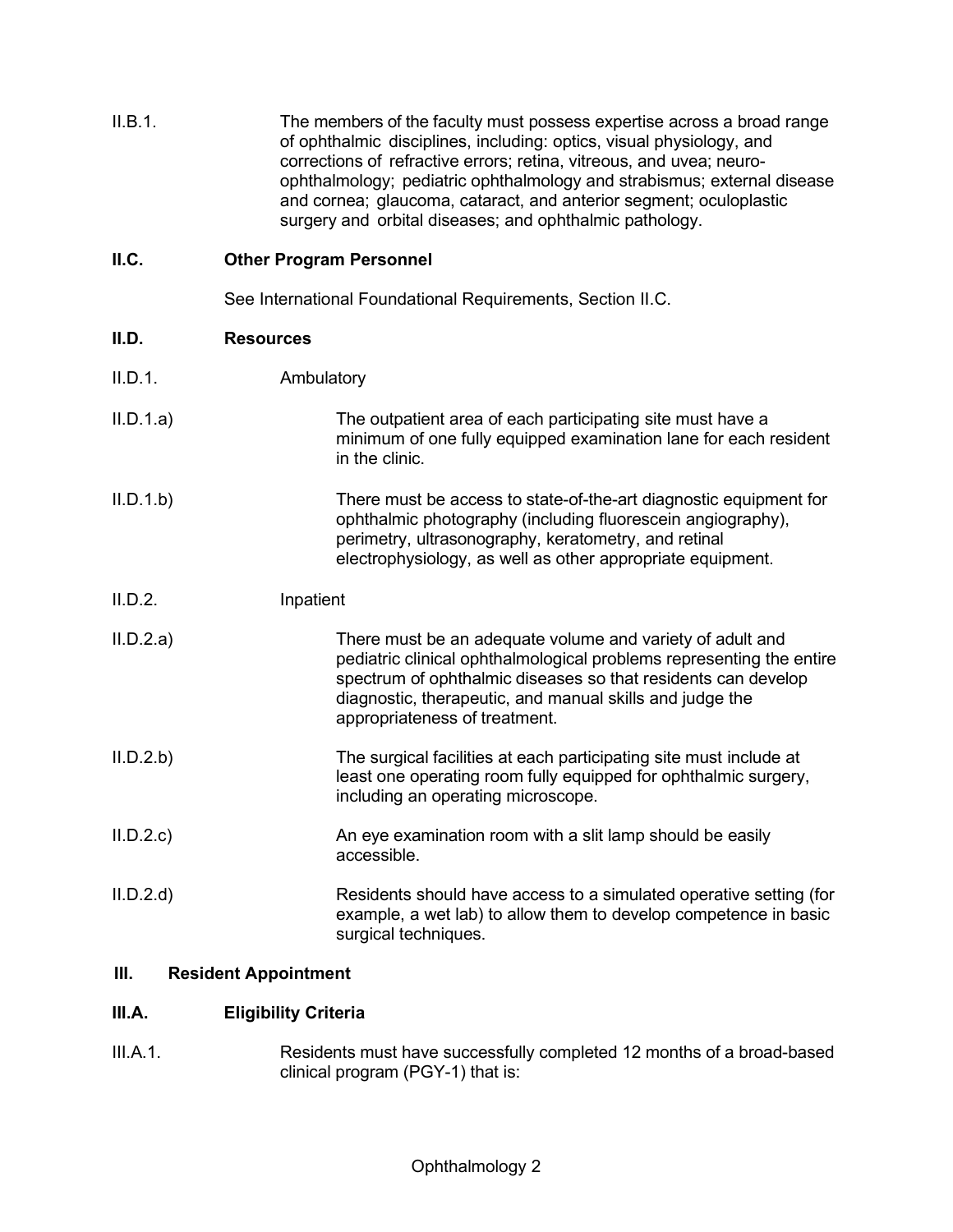| III.A.1.a)    | accredited by the ACGME International (ACGME-I), the ACGME,<br>or the Royal College of Physicians and Surgeons of Canada in<br>preliminary general surgery, preliminary internal medicine, or the<br>transitional year; or,                                                                     |
|---------------|-------------------------------------------------------------------------------------------------------------------------------------------------------------------------------------------------------------------------------------------------------------------------------------------------|
| III.A.1.b)    | at the discretion of the Review Committee-International, a<br>program for which a governmental or regulatory body is<br>responsible for maintenance of a curriculum providing clinical<br>and didactic experiences to develop competence in the<br>fundamental clinical skills of medicine; or, |
| III.A.1.b)(1) | A categorical residency that accept candidates from<br>these programs must complete an evaluation of each<br>resident's fundamental clinical skills within six weeks of<br>matriculation and must provide remediation to residents<br>as needed.                                                |
| III.A.1.c)    | integrated into the residency where the program director must<br>oversee and ensure the quality of didactic and clinical education.                                                                                                                                                             |
| III.A.2.      | The PGY-1 must be completed in a structured program in which<br>residents are educated in high-quality medical care based on scientific<br>knowledge, evidence-based medicine, and sound teaching by qualified<br>educators.                                                                    |
| III.A.3.      | With appropriate supervision, PGY-1 residents must have first-contact<br>responsibility for evaluation and management for all types and acuity<br>levels of patients.                                                                                                                           |
| III.A.4.      | PGY-1 residents must have responsibility for decision-making and direct<br>patient care in all settings, to include writing of orders, progress notes,<br>and relevant records.                                                                                                                 |
| III.A.5.      | Residents must develop competence in the following fundamental<br>clinical skills during the PGY-1:                                                                                                                                                                                             |
| III.A.5.a)    | obtaining a comprehensive medical history;                                                                                                                                                                                                                                                      |
| III.A.5.b)    | performing a comprehensive physical examination;                                                                                                                                                                                                                                                |
| III.A.5.c)    | assessing a patient's medical condition;                                                                                                                                                                                                                                                        |
| III.A.5.d)    | making appropriate use of diagnostic studies and tests;                                                                                                                                                                                                                                         |
| III.A.5.e)    | integrating information to develop a differential diagnosis; and,                                                                                                                                                                                                                               |
| III.A.5.f)    | developing, implementing, and evaluating a treatment plan.                                                                                                                                                                                                                                      |
| III.B.        | <b>Number of Residents</b>                                                                                                                                                                                                                                                                      |
| III.B.1.      | There must be at least two residents in each year of the program.                                                                                                                                                                                                                               |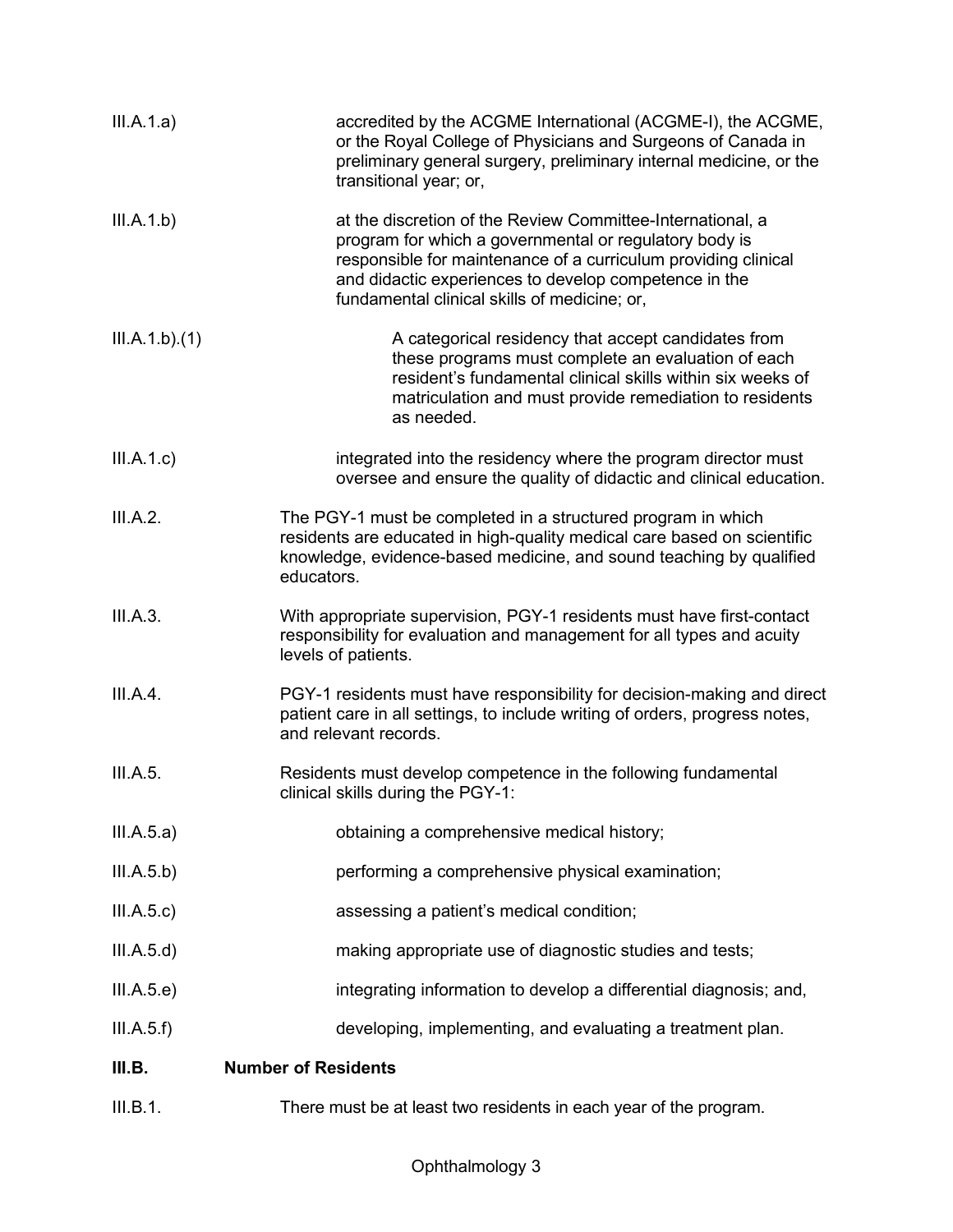## **III.C. Resident Transfers**

See International Foundational Requirements, Section III.C.

# **III.D. Appointment of Fellows and Other Learners**

See International Foundational Requirements, Section III.D.

## **IV. Specialty-Specific Educational Program**

| IV.A.               | <b>ACGME-I Competencies</b>                                                                                                                                                                                |
|---------------------|------------------------------------------------------------------------------------------------------------------------------------------------------------------------------------------------------------|
| IV.A.1.             | The program must integrate the following ACGME-I Competencies into<br>the curriculum.                                                                                                                      |
| IV.A.1.a)           | Professionalism                                                                                                                                                                                            |
| IV.A.1.a)(1)        | Residents must demonstrate a commitment to<br>professionalism and an adherence to ethical principles.<br>Residents must demonstrate:                                                                       |
| IV.A.1.a)(1)(a)     | compassion, integrity, and respect for others;                                                                                                                                                             |
| IV.A.1.a)(1)(b)     | responsiveness to patient needs that supersedes<br>self-interest;                                                                                                                                          |
| IV.A.1.a)(1)(c)     | respect for patient privacy and autonomy;                                                                                                                                                                  |
| IV.A.1.a)(1)(d)     | accountability to patients, society, and the<br>profession; and,                                                                                                                                           |
| IV.A.1.a)(1)(e)     | sensitivity and responsiveness to a diverse patient<br>population, including to diversity in gender, age,<br>culture, race, religion, disabilities, and sexual<br>orientation.                             |
| IV.A.1.b)           | <b>Patient Care and Procedural Skills</b>                                                                                                                                                                  |
| IV.A.1.b)(1)        | Residents must provide patient care that is compassionate,<br>appropriate, and effective for the treatment of health<br>problems and the promotion of health. Residents must<br>demonstrate competence in: |
| IV.A.1.b)(1)(a)     | technical and patient care responsibilities as<br>primary surgeon, including for treatment of:                                                                                                             |
| IV.A.1.b)(1).(a)(i) | cataract;                                                                                                                                                                                                  |
| IV.A.1.b)(1)(a)(ii) | strabismus;                                                                                                                                                                                                |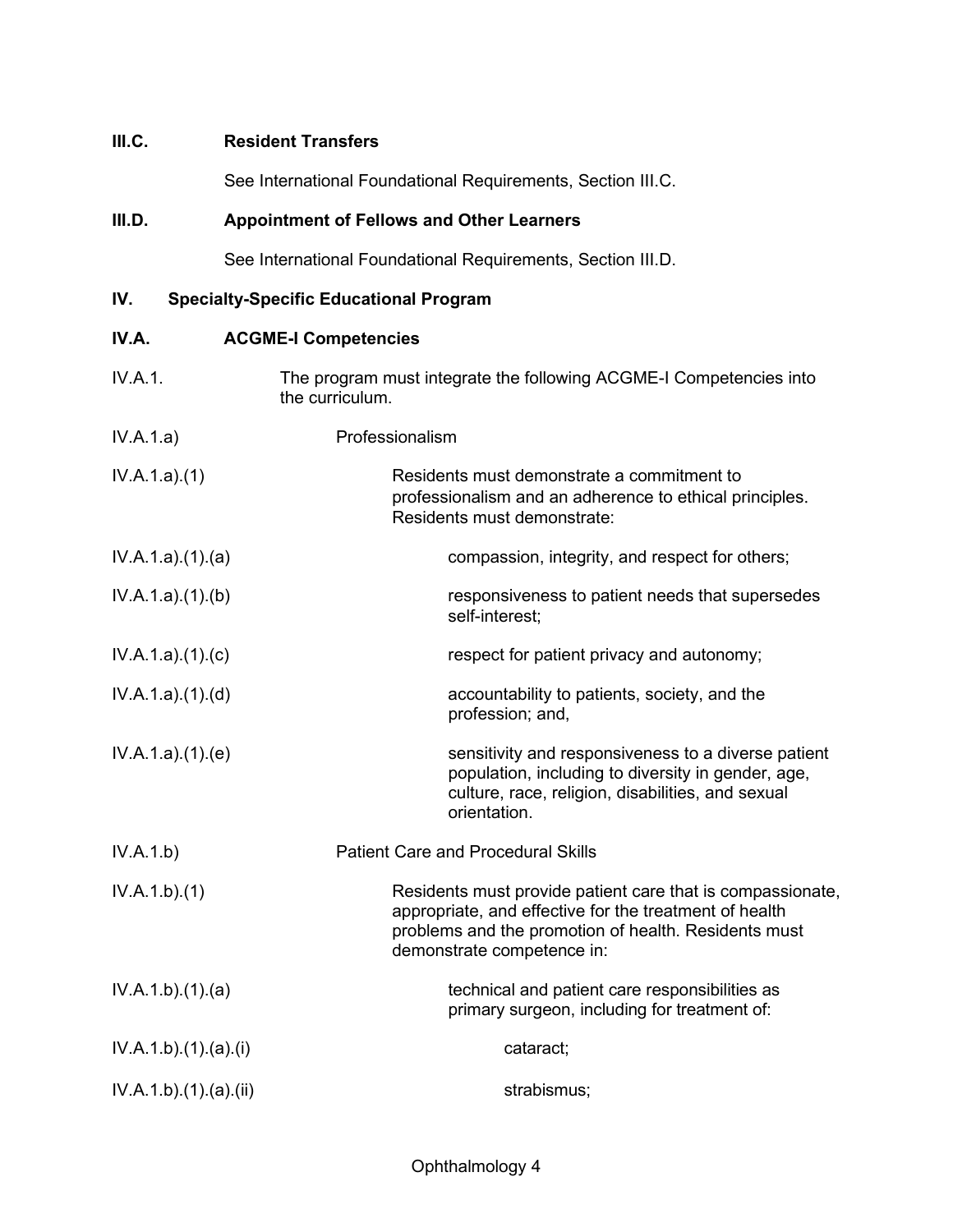| IV.A.1.b)(1)(a)(iii)      | cornea;                                                                                                                                                                                                                                                   |
|---------------------------|-----------------------------------------------------------------------------------------------------------------------------------------------------------------------------------------------------------------------------------------------------------|
| IV.A.1.b)(1)(a)(iv)       | glaucoma;                                                                                                                                                                                                                                                 |
| IV.A.1.b)(1)(a)(v)        | glaucoma laser;                                                                                                                                                                                                                                           |
| IV.A.1.b)(1)(a)(vi)       | retina/vitreous;                                                                                                                                                                                                                                          |
| IV.A.1.b).(1).(a).(vii)   | oculoplastic/orbit; and,                                                                                                                                                                                                                                  |
| IV.A.1.b).(1).(a).(viii)  | global trauma.                                                                                                                                                                                                                                            |
| IV.A.1.b)(1)(b)           | optics, visual physiology, and corrections of<br>refractive errors;                                                                                                                                                                                       |
| IV.A.1.b)(1)(c)           | retina/uvea;                                                                                                                                                                                                                                              |
| IV.A.1.b)(1)(d)           | neuro-ophthalmology;                                                                                                                                                                                                                                      |
| IV.A.1.b)(1)(e)           | pediatric ophthalmology;                                                                                                                                                                                                                                  |
| IV.A.1.b)(1)(f)           | anterior segment;                                                                                                                                                                                                                                         |
| IV.A.1.b)(1)(g)           | orbital diseases;                                                                                                                                                                                                                                         |
| IV.A.1.b)(1)(h)           | ophthalmic pathology;                                                                                                                                                                                                                                     |
| IV.A.1.b)(1)(i)           | intra-operative skills;                                                                                                                                                                                                                                   |
| IV.A.1.b)(1)(j)           | managing systemic and ocular complications that<br>may be associated with surgery and anesthesia;                                                                                                                                                         |
| IV.A.1.b)(1)(k)           | providing acute and long-term post-operative care;<br>and,                                                                                                                                                                                                |
| IV.A.1.b)(1)(I)           | using local and general anesthetics.                                                                                                                                                                                                                      |
| IV.A.1.c)                 | <b>Medical Knowledge</b>                                                                                                                                                                                                                                  |
| $IV.A.1.c.$ (1)           | Residents must demonstrate knowledge of established<br>and evolving biomedical clinical, epidemiological, and<br>social-behavioral sciences, as well as the application of<br>this knowledge to patient care. Residents must<br>demonstrate knowledge of: |
| $IV.A.1.c$ . $(1).$ $(a)$ | basic and clinical sciences specific to<br>ophthalmology;                                                                                                                                                                                                 |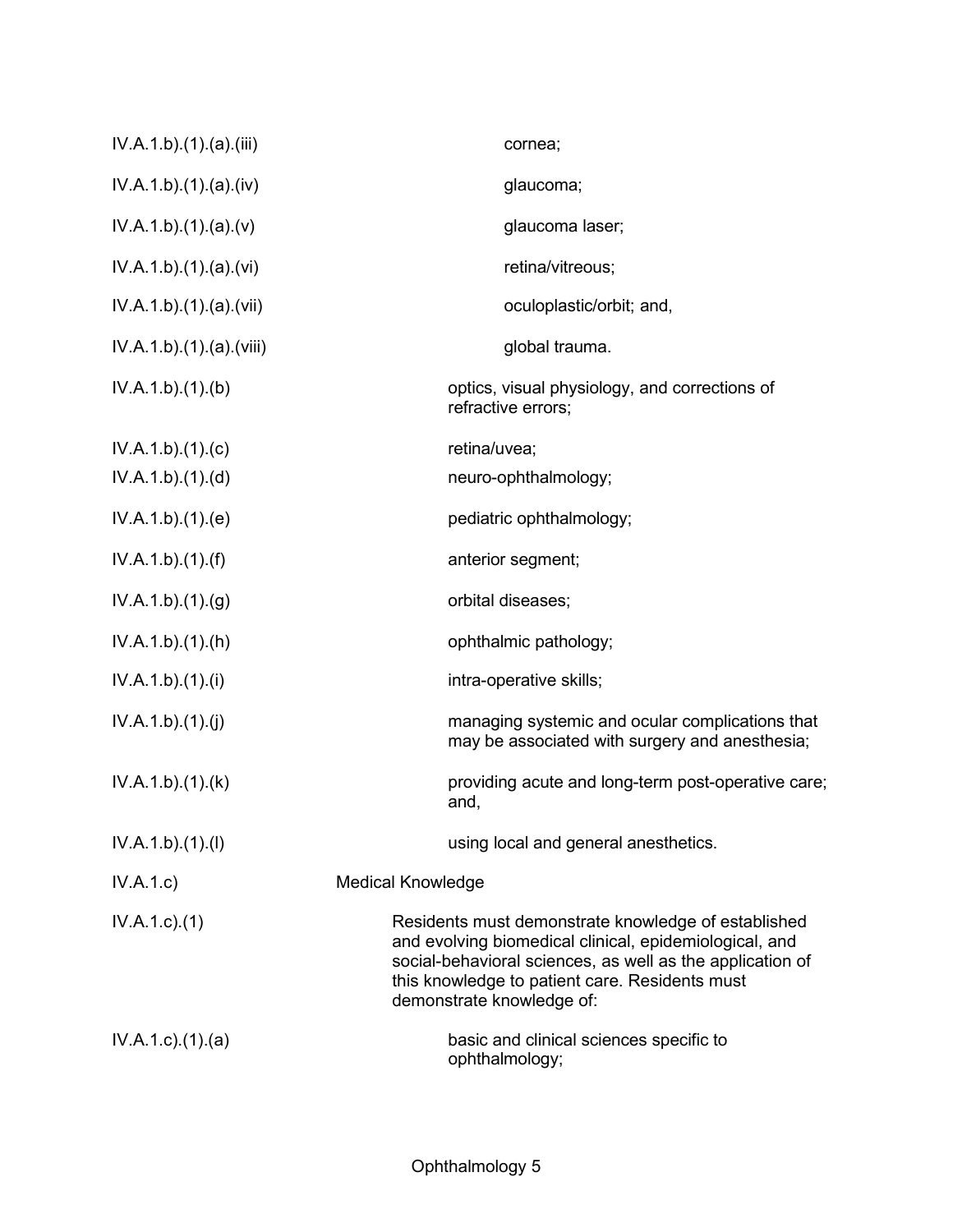| $IV.A.1.c$ . $(1).$ (b)   | optics, visual physiology, and corrections of<br>refractive errors;                                                                                                                                                                                                                                                                                     |
|---------------------------|---------------------------------------------------------------------------------------------------------------------------------------------------------------------------------------------------------------------------------------------------------------------------------------------------------------------------------------------------------|
| $IV.A.1.c$ . $(1).$ $(c)$ | retina, vitreous, and uvea;                                                                                                                                                                                                                                                                                                                             |
| $IV.A.1.c$ . $(1).$ $(d)$ | neuro-ophthalmology;                                                                                                                                                                                                                                                                                                                                    |
| IV.A.1.c)(1)(e)           | pediatric ophthalmology and strabismus;                                                                                                                                                                                                                                                                                                                 |
| $IV.A.1.c$ ). $(1).(f)$   | external disease and cornea;                                                                                                                                                                                                                                                                                                                            |
| $IV.A.1.c$ . $(1).(g)$    | glaucoma, cataract, and anterior segment;                                                                                                                                                                                                                                                                                                               |
| $IV.A.1.c$ . $(1).(h)$    | oculoplastic surgery and orbital diseases; and,                                                                                                                                                                                                                                                                                                         |
| IV.A.1.c)(1).(i)          | ophthalmic pathology.                                                                                                                                                                                                                                                                                                                                   |
| IV.A.1.d                  | Practice-based Learning and Improvement                                                                                                                                                                                                                                                                                                                 |
| IV.A.1.d.(1)              | Residents must demonstrate the ability to investigate and<br>evaluate their care of patients, to appraise and assimilate<br>scientific evidence, and to continuously improve patient<br>care based on constant self-evaluation and lifelong<br>learning. Residents are expected to develop skills and<br>habits to be able to meet the following goals: |
| IV.A.1.d.(1).(a)          | identify strengths, deficiencies, and limits in one's<br>knowledge and expertise;                                                                                                                                                                                                                                                                       |
| IV.A.1.d).(1).(b)         | identify and perform appropriate learning activities;                                                                                                                                                                                                                                                                                                   |
| IV.A.1.d)(1)(c)           | incorporate formative evaluation feedback into daily<br>practice;                                                                                                                                                                                                                                                                                       |
| IV.A.1.d)(1)(d)           | locate, appraise, and assimilate evidence from<br>scientific studies related to their patients' health<br>problems;                                                                                                                                                                                                                                     |
| IV.A.1.d.(1).(e)          | participate in the education of patients, patients'<br>families, students, residents, and other health<br>professionals;                                                                                                                                                                                                                                |
| $IV.A.1.d$ . $(1).(f)$    | set learning and improvement goals;                                                                                                                                                                                                                                                                                                                     |
| IV.A.1.d)(1)(g)           | systematically analyze practice using quality<br>improvement methods, and implement changes<br>with the goal of practice improvement; and,                                                                                                                                                                                                              |
| $IV.A.1.d$ . $(1).(h)$    | use information technology to optimize learning.                                                                                                                                                                                                                                                                                                        |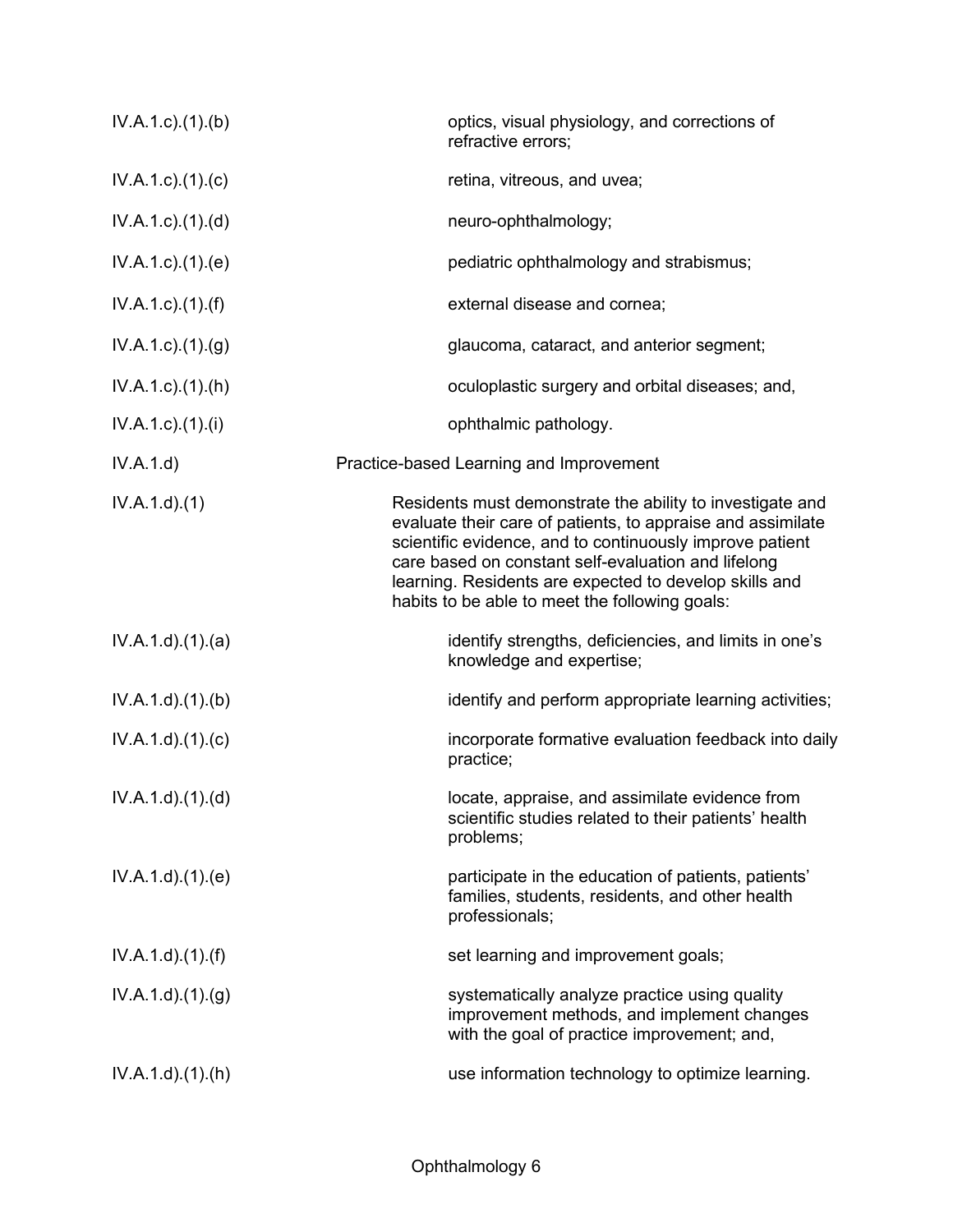| IV.A.1.e)          | Interpersonal and Communication Skills                                                                                                                                                                                                                 |
|--------------------|--------------------------------------------------------------------------------------------------------------------------------------------------------------------------------------------------------------------------------------------------------|
| IV.A.1.e. (1)      | Residents must demonstrate interpersonal and<br>communication skills that result in the effective exchange<br>of information and collaboration with patients, their<br>families, and health professionals. Residents must:                             |
| IV.A.1.e. (1). (a) | communicate effectively with patients, patients'<br>families, and the public, as appropriate, across a<br>broad range of socioeconomic and cultural<br>backgrounds;                                                                                    |
| IV.A.1.e. (1)(b)   | communicate effectively with physicians, other<br>health professionals, and health-related agencies;                                                                                                                                                   |
| IV.A.1.e) (1) (c)  | work effectively as a member or leader of a health<br>care team or other professional group;                                                                                                                                                           |
| IV.A.1.e. (1). (d) | act in a consultative role to other physicians and<br>health professionals;                                                                                                                                                                            |
| IV.A.1.e. (1)(e)   | maintain comprehensive, timely, and legible<br>medical records, if applicable; and,                                                                                                                                                                    |
| IV.A.1.e. (1). (f) | provide inpatient and outpatient consultation<br>during the course of three years of education.                                                                                                                                                        |
| IV.A.1.f)          | <b>Systems-based Practice</b>                                                                                                                                                                                                                          |
| IV.A.1.f)(1)       | Residents must demonstrate an awareness of and<br>responsiveness to the larger context and system of health<br>care, as well as the ability to call effectively on other<br>resources in the system to provide optimal health care.<br>Residents must: |
| IV.A.1.f)(1)(a)    | work effectively in various health care delivery<br>settings and systems relevant to their clinical<br>specialty;                                                                                                                                      |
| IV.A.1.f)(1)(b)    | coordinate patient care within the health care<br>system relevant to their clinical specialty;                                                                                                                                                         |
| IV.A.1.f)(1)(c)    | incorporate considerations of cost awareness and<br>risk-benefit analysis in patient and/or population-<br>based care as appropriate;                                                                                                                  |
| IV.A.1.f)(1)(d)    | advocate for quality patient care and optimal patient<br>care systems;                                                                                                                                                                                 |
| IV.A.1.f)(1)(e)    | work in interprofessional teams to enhance patient<br>safety and improve patient care quality; and,                                                                                                                                                    |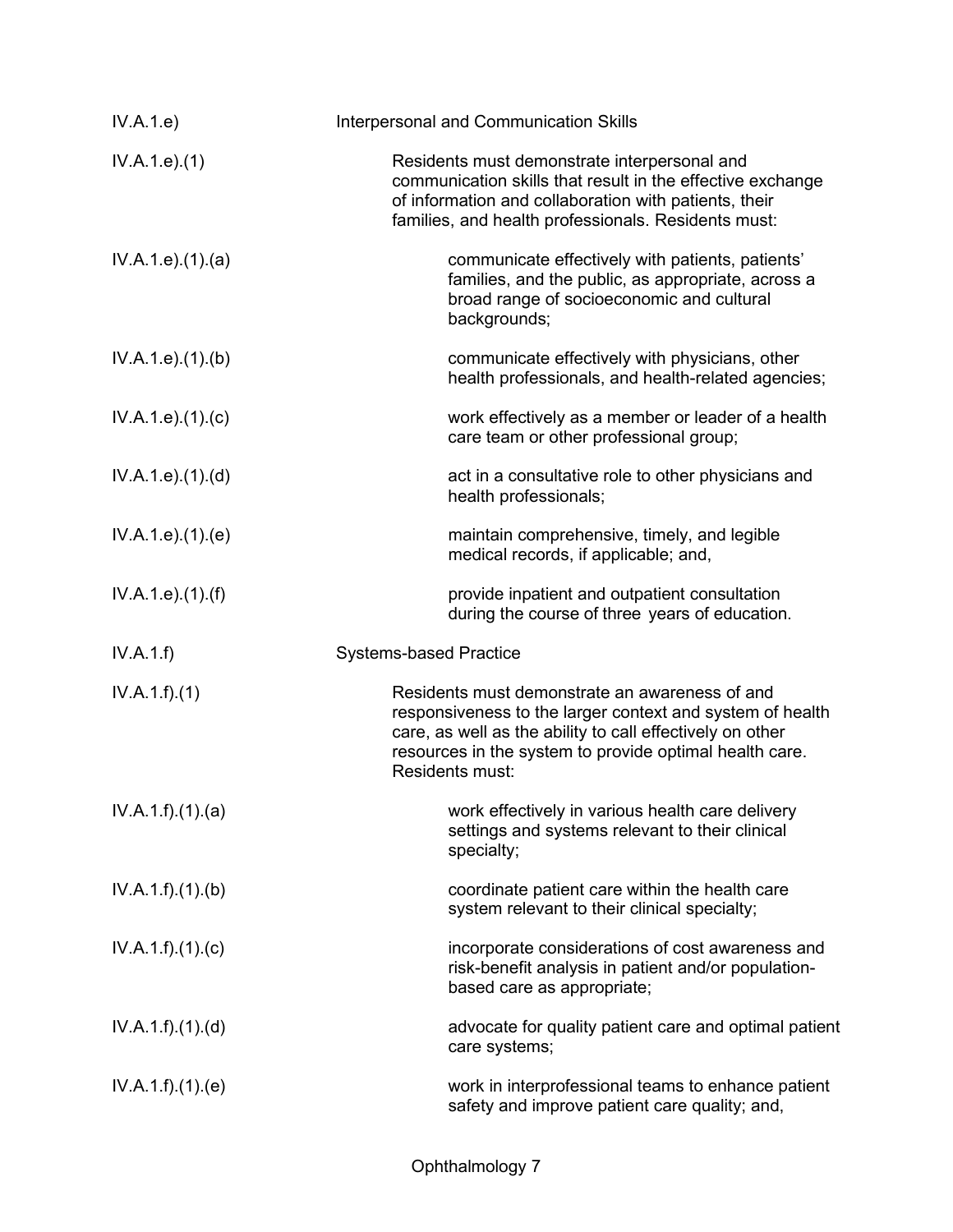IV.A.1.f).(1).(f) participate in identifying system errors and implementing potential systems solutions.

### **IV.B. Regularly Scheduled Educational Activities**

- IV.B.1. If it includes an integrated PGY-1, the educational program must contain regularly scheduled didactic sessions that enhance and correspond to the residents' fundamental clinical skills education.
- IV.B.2. The following topics must be covered during the educational program: optics, visual physiology, and corrections of refractive errors; retina, vitreous, and uvea; neuro-ophthalmology; pediatric ophthalmology and strabismus; external disease and cornea; glaucoma, cataract, and anterior segment; oculoplastic surgery and orbital diseases; and ophthalmic pathology.
- IV.B.3. There must be a structured and regularly scheduled series of conferences and lectures on basic and clinical science.
- IV.B.4. There must be didactic sessions in practice management, ethics, advocacy, visual rehabilitation, and socioeconomics.
- IV.B.5. Residents must regularly attend all required didactic and clinical conferences.
- IV.B.6. The formal didactic series should be a minimum of 360 hours.
- IV.B.6.a) At least 200 of these hours must be provided at the primary clinical site.
- IV.B.6.b) At least six hours per month should be devoted to case presentation conferences (e.g., grand rounds, continuous quality improvement) attended by several members of the faculty and a majority of the residents.

### **IV.C. Clinical Experiences**

- IV.C.1. If the program includes an integrated PGY-1, this experience must include a minimum of 11 months of direct patient care.
- IV.C.1.a) During the integrated PGY-1, each resident's experiences must include responsibility for patient care commensurate with the resident's ability.
- IV.C.1.a).(1) Residents must have responsibility for decision-making and direct patient care in all settings, subject to review and approval by senior-level residents and/or attending physicians, to include planning care and writing orders, progress notes, and relevant records.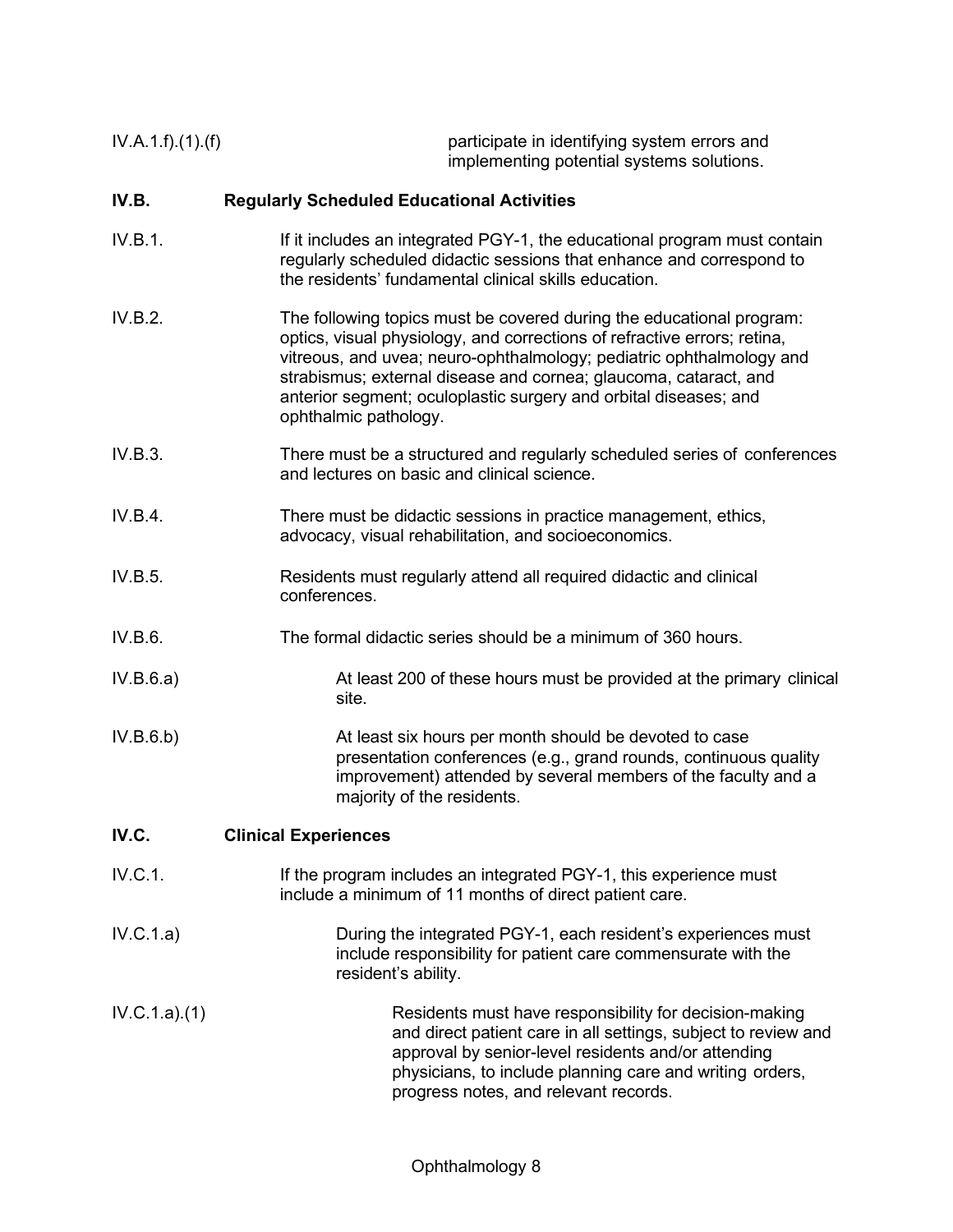| IV.C.1.b)    | At a minimum, 28 weeks must be in rotations provided by a<br>discipline or disciplines that offer fundamental clinical skills in the<br>primary specialties, such as emergency medicine, family medicine,<br>general surgery, internal medicine, obstetrics and gynecology, or<br>pediatrics. |
|--------------|-----------------------------------------------------------------------------------------------------------------------------------------------------------------------------------------------------------------------------------------------------------------------------------------------|
| IV.C.1.b)(1) | Subspecialty experiences, with the exception of critical<br>care unit experiences, must not be used to meet<br>fundamental clinical skills curriculum requirements.                                                                                                                           |
| IV.C.1.b)(2) | Each experience must be at minimum a four-week<br>continuous block.                                                                                                                                                                                                                           |
| IV.C.1.c)    | At a minimum, residents must have 140 hours of experience in<br>ambulatory care in family medicine or primary care internal<br>medicine, general surgery, obstetrics and gynecology, or<br>pediatrics.                                                                                        |
| IV.C.1.d     | Residents must have a maximum of 20 weeks of elective<br>experiences.                                                                                                                                                                                                                         |
| IV.C.1.d)(1) | Elective rotations should be determined by the educational<br>needs of each individual resident.                                                                                                                                                                                              |
| IV.C.2.      | Residents must have the opportunity to develop competence in:                                                                                                                                                                                                                                 |
| IV.C.2.a)    | pre-operative ophthalmic and general medical evaluation and<br>assessment of indications for surgery and surgical risks and<br>benefits;                                                                                                                                                      |
| IV.C.2.b)    | obtaining informed consent;                                                                                                                                                                                                                                                                   |
| IV.C.2.c)    | intra-operative skills;                                                                                                                                                                                                                                                                       |
| IV.C.2.d)    | local and general anesthetic considerations;                                                                                                                                                                                                                                                  |
| IV.C.2.e)    | acute and longer-term post-operative care; and,                                                                                                                                                                                                                                               |
| IV.C.2.f)    | management of systemic and ocular complications that may be<br>associated with surgery and anesthesia.                                                                                                                                                                                        |
| IV.C.3.      | Residents must participate in a minimum of 3,000 outpatient visits in which<br>they perform a substantial portion of the examination.                                                                                                                                                         |
| IV.C.3.a)    | Outpatients must represent a broad range of ophthalmic diseases.                                                                                                                                                                                                                              |
| IV.C.4.      | By completion of the residency, each resident must have completed each<br>of these procedures as primary surgeon:                                                                                                                                                                             |
| IV.C.4.a)    | cataract,                                                                                                                                                                                                                                                                                     |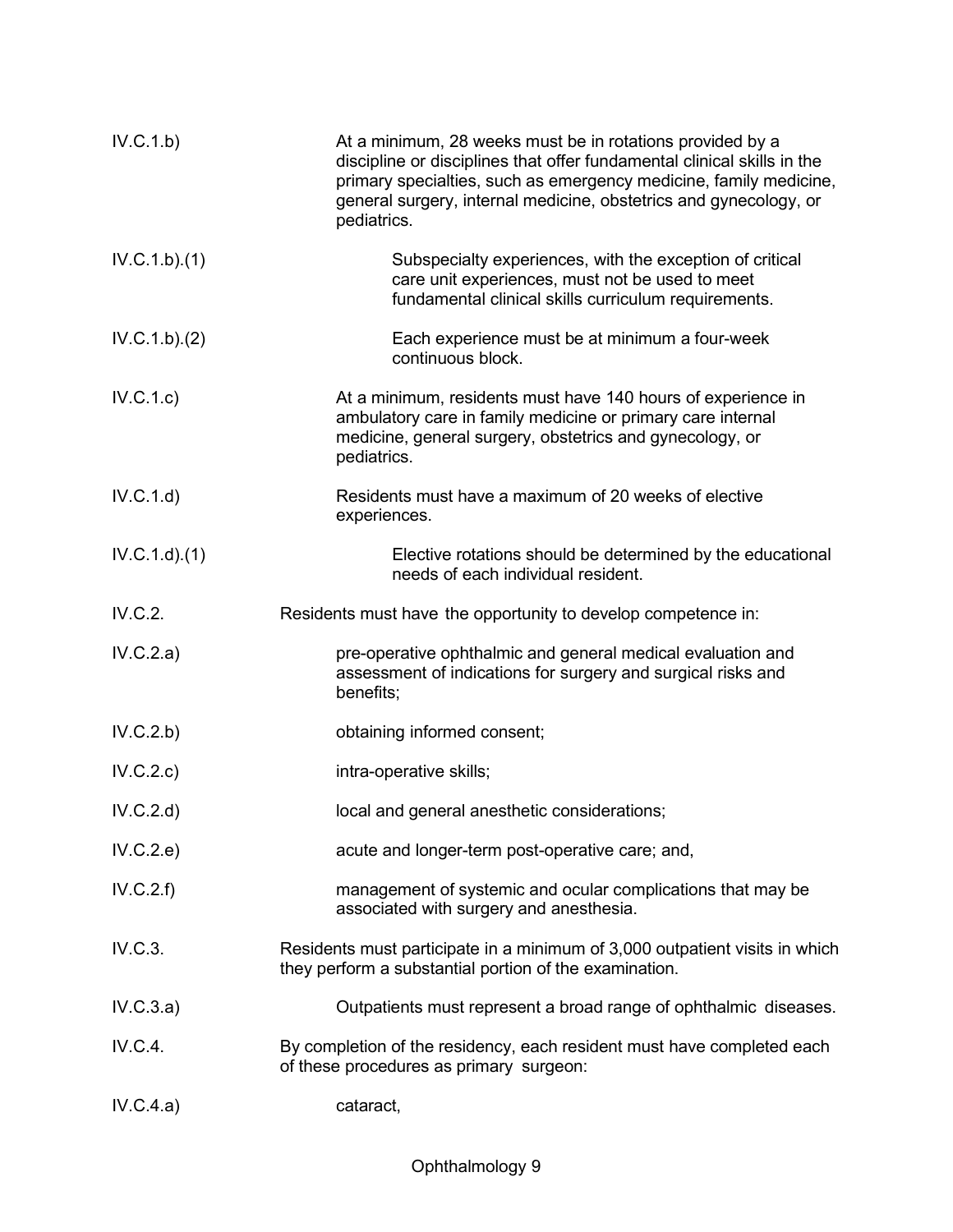| IV.D.     | <b>Scholarly Activity</b>                                                                                                                                                                                                                                                                                                         |
|-----------|-----------------------------------------------------------------------------------------------------------------------------------------------------------------------------------------------------------------------------------------------------------------------------------------------------------------------------------|
| IV.C.7.   | Residents should have a minimum of 36 hours of experience in gross and<br>microscopic examination of pathological specimens through conferences<br>and/or study sets in addition to their review of pathological specimens of<br>their own patients with a pathologist who has demonstrated expertise in<br>ophthalmic pathology. |
| IV.C.6.   | By completion of the residency, each resident should complete at least<br>364 total surgical procedures.                                                                                                                                                                                                                          |
| IV.C.5.b) | retina/vitreous.                                                                                                                                                                                                                                                                                                                  |
| IV.C.5.a) | refractive surgery, and                                                                                                                                                                                                                                                                                                           |
| IV.C.5.   | By completion of the residency, each resident must have completed the<br>following procedures as either primary surgeon or first assistant:                                                                                                                                                                                       |
| IV.C.4.h) | globe trauma.                                                                                                                                                                                                                                                                                                                     |
| IV.C.4.g) | oculoplastic/orbital, and                                                                                                                                                                                                                                                                                                         |
| IV.C.4.f) | other retinal,                                                                                                                                                                                                                                                                                                                    |
| IV.C.4.e) | glaucoma laser,                                                                                                                                                                                                                                                                                                                   |
| IV.C.4.d) | glaucoma,                                                                                                                                                                                                                                                                                                                         |
| IV.C.4.c) | corneal surgery,                                                                                                                                                                                                                                                                                                                  |
| IV.C.4.b) | strabismus,                                                                                                                                                                                                                                                                                                                       |
|           |                                                                                                                                                                                                                                                                                                                                   |

See International Foundational Requirements, Section IV.D.

## **V. Evaluation**

See International Foundational Requirements, Section V.

# **VI. The Learning and Working Environment**

# **VI.A. Principles**

See International Foundational Requirements, Section VI.A.

# **VI.B. Patient Safety**

See International Foundational Requirements, Section VI.B.